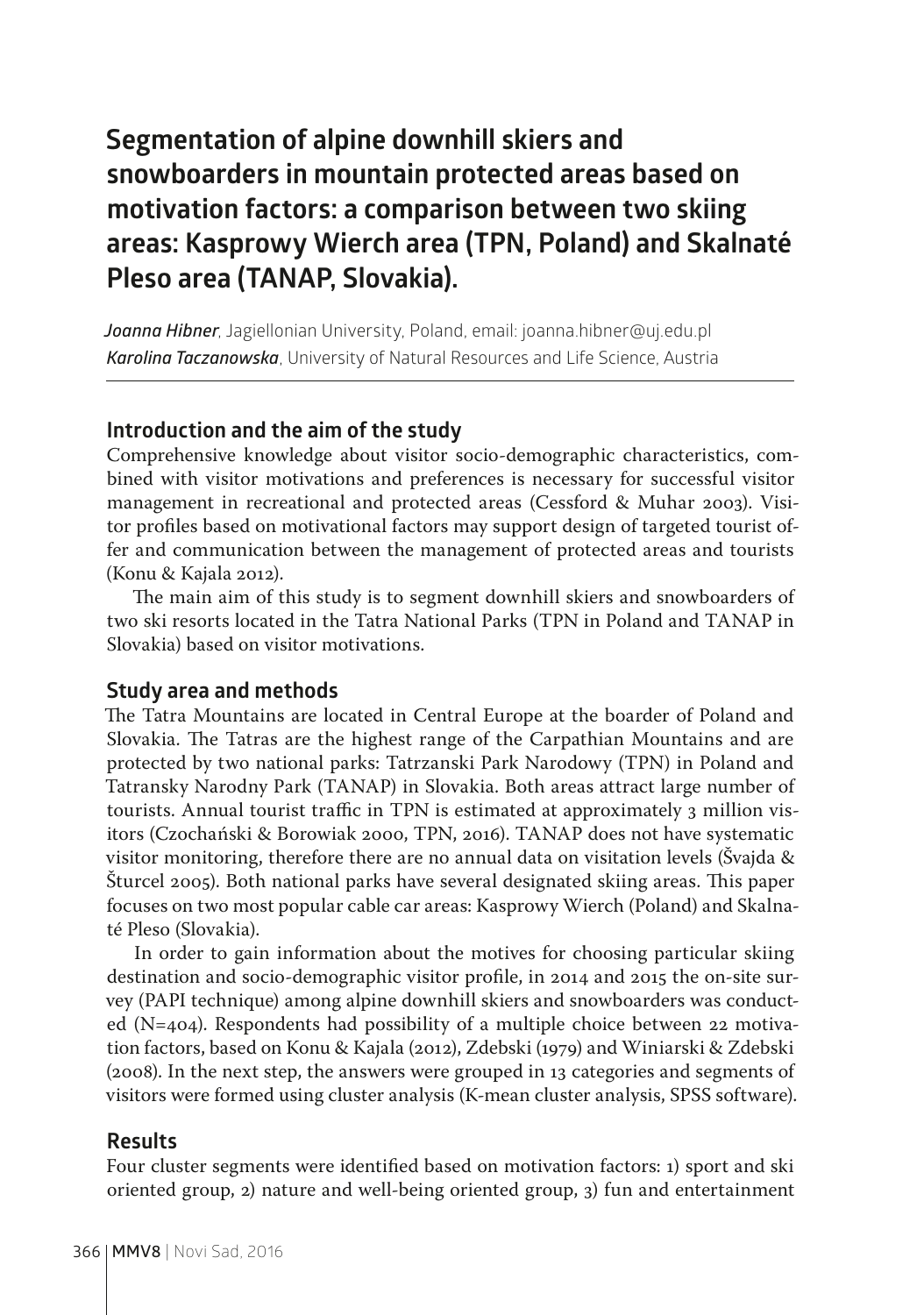oriented group and 4) mixed type with multiple motivations. The first group: sport and ski oriented was the largest group in whole research sample (43%). The sport or skiing reasons were important motive in each cluster but in this group it was the only dominant motive, others aspects were not important for this cluster. The second group was nature and well-being oriented segment (28% in whole sample). Contact with the nature and love for the mountains were important for this group as well as rest and well-being (more than 80%). The third group was called: fun and entertainment oriented (14%). Respondents who belong to this group are predominantly motivated by entertainment (91,1%). Motivations such as rest/well-being or sport reason are also important for them as well as being together with own group. The last cluster was called mixed type with multiple motivations (15%). People from this group were mostly motivated by nature experience, love for the mountains as well as rest and well-being or sport reasons. Cognitive reasons, health, entertainment and ambitious were also important for them, but no motivation has a clear dominant role for this group. There is no major difference between general information about the respondents and the cluster type (Table 1).

| CLUSTER TYPE among alpine downhill skiers and snowboarders                      |                                                                               |                                                                                     |                                                                                                                                                                   |                                                                                                                                             |                                                                                 |
|---------------------------------------------------------------------------------|-------------------------------------------------------------------------------|-------------------------------------------------------------------------------------|-------------------------------------------------------------------------------------------------------------------------------------------------------------------|---------------------------------------------------------------------------------------------------------------------------------------------|---------------------------------------------------------------------------------|
|                                                                                 |                                                                               | TYPE <sub>1</sub>                                                                   | TYPE <sub>2</sub>                                                                                                                                                 | TYPE <sub>3</sub>                                                                                                                           | TYPE 4                                                                          |
|                                                                                 | $N = 402(100\%)$                                                              | 43%                                                                                 | 28%                                                                                                                                                               | 14%                                                                                                                                         | 15%                                                                             |
|                                                                                 | Name of the cluster                                                           | sport and ski oriented                                                              | nature and well-being<br>oriented                                                                                                                                 | fun and entertainment<br>oriented                                                                                                           | mixed type with<br>multiple motivations                                         |
| Cluster characteristics                                                         | Criteria                                                                      | dominant motive:<br>sport/skiing - 66.5%, extra<br>motive: ambitious 24.3%          | dominant motive: nature<br>expirience - 87.4%, love for<br>the mountains $-86.5%$ ,<br>rest/well-being - 81.1%,<br>sport $-87.4%$ , extra motive:<br>health 56.8% | dominant motive:<br>entertainment 91.1%,<br>rest/well-being 73.7%, sport<br>$-80.4\%$ , extra motive -<br>being with own group $-$<br>60.7% | every motives are<br>important for them,<br>a group without main<br>motivations |
|                                                                                 | Research area                                                                 | KW (49.7%),<br>SP (50.3%)                                                           | KW (47.7%),<br>SP (52.3%)                                                                                                                                         | KW (39.3%),<br>SP (60.7%)                                                                                                                   | KW (54.8%),<br>SP (45.2%)                                                       |
|                                                                                 | Gender                                                                        | $f(34.7\%)$ , m $(65.3\%)$                                                          | $f(51.4\%)$ , m $(48.6\%)$                                                                                                                                        | $f(50\%)$ , m $(50\%)$                                                                                                                      | $f(38.7\%)$ , m $(61.3\%)$                                                      |
|                                                                                 | Age                                                                           | $<$ 35 (45.7%), 35-54 (41%),<br>$>54(13.3\%)$                                       | $<$ 35 (38.7%), 35-54 (53.2%),<br>$>54(8.1\%)$                                                                                                                    | $<$ 35 (46.4%), 35-54<br>$(42.9\%)$ , >54 $(10.7\%)$                                                                                        | $<$ 35 (51.6%), 35-54<br>$(38.7\%)$ , $>54$ $(9.7\%)$                           |
|                                                                                 | Education                                                                     | higher (70.5%)                                                                      | higher (78.4%)                                                                                                                                                    | higher (76.4%)                                                                                                                              | higher (62.9%)                                                                  |
|                                                                                 | <b>Professional status</b>                                                    | administrative workers<br>(44.6%)                                                   | administrative workers<br>(42.7%                                                                                                                                  | administrative workers<br>$(52.8\%)$                                                                                                        | administrative workers<br>(40.3%)                                               |
| (the most frequent answers among each claster)<br>Information about respondents | The size of the place<br>of residence                                         | city <100 tys. (36%),<br>$city > 500$ tys. $(34.3%)$                                | city <100 tys. (36.9%),<br>$city > 500$ tys. $(33.3%)$                                                                                                            | $city$ > 500 tys. (35.7%),<br>village (32.1%)                                                                                               | city $>$ 500 tys. (43.5%),<br>city <100 tys. (32.3%)                            |
|                                                                                 | <b>Country of residence</b><br>(among respondents<br>from Kasprowy<br>Wierch) | Poland (89.5%)                                                                      | Poland (96.2%)                                                                                                                                                    | Poland (95.5%)                                                                                                                              | Poland (97.1%)                                                                  |
|                                                                                 | <b>Country of residence</b><br>(among respondents<br>from Skalnaté Pleso)     | Slovakia (64.4%), Poland<br>(17.2%), Czech Republic<br>$(9.2\%)$ ,<br>others (9.2%) | Slovakia (65.5%),<br>Poland (24.1%),<br>Czech Republic (8.6%),<br>others (1.7%)                                                                                   | Slovakia (50%), Poland<br>(20.6%), Czech Republic<br>(26.5%), others (2.9%)                                                                 | Slovakia (50%), Poland<br>(32.1%), Czech<br>Republic (17.9%),<br>others (4.8%)  |
|                                                                                 | Group size                                                                    | small group 3-5 (38.7%)                                                             | two people (48.6%)                                                                                                                                                | small group 3-5 (47.3%)                                                                                                                     | small group 3-5 (38.7%)                                                         |
|                                                                                 | <b>Frequency of visits</b>                                                    | several times (36.8%).<br>first time $(26.9\%)$ ,<br>once a year (19.3%)            | several times (44.1%).<br>first time (15.3%),<br>once a year (22.5%)                                                                                              | several times (28.6%).<br>first time $(28.6\%)$ ,<br>once a year (21.4%)                                                                    | several times (35.5%)<br>first time (27.4%),<br>once a year $(24.2%)$           |
|                                                                                 | Length of the stay                                                            | 3-5 days (27.2%),<br>1 day (22.5%),<br>2 days (22.5%)                               | 3-5 days (33.6%),<br>1 day (20%)                                                                                                                                  | 3-5 days (42.9%),<br>1 day (17.9%),<br>2 days (17.9%)                                                                                       | 3-5 days (37.1%),<br>2 days (22.6%)                                             |

**Table 1.** Cluster type among alpine downhill skiers and snowboarders